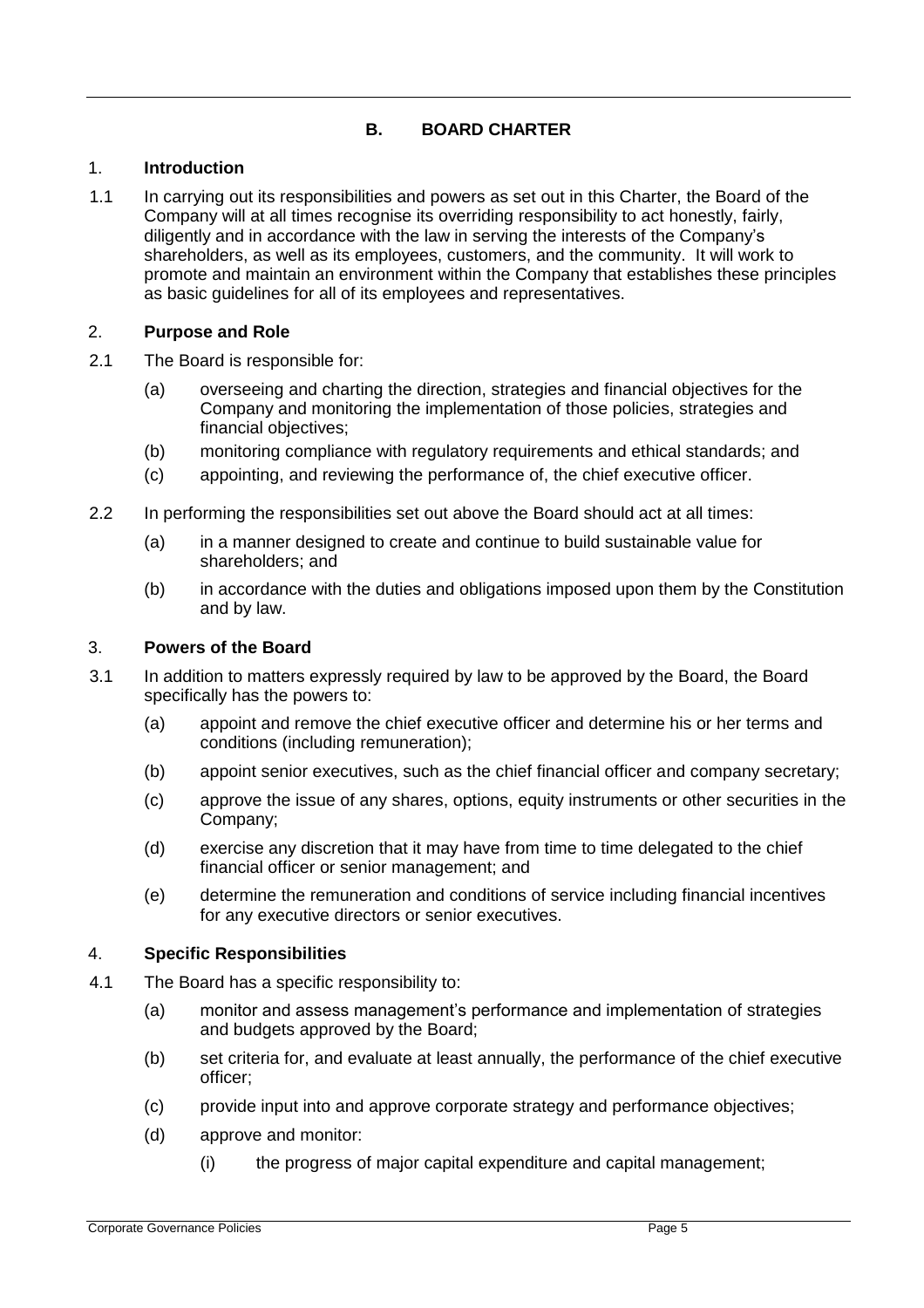- (ii) significant changes to organisational structures;
- (iii) financial and other reporting; and
- (iv) any public statements which reflect significant issues of the Company policy or strategy.
- 4.2 In relation to item 4.1(d)(iii) above, the Board must ensure that they are provided with a written statement from the chief executive officer and chief financial officer that the Company's financial reports present a true and fair view of the Company's financial condition and operational results and are in accordance with recognised accounting standards.
- 4.3 The Board must also ensure that they are provided with an additional written statement from the chief executive officer and chief financial officer in relation to the Company's risk management systems and controls. This additional statement should state that:
	- (a) the statement given in accordance with item 4.2 above is founded on a sound system of risk management and internal compliance and control which implements the policies adopted by the Board; and
	- (b) the Company's risk management and internal compliance and control system is operating efficiently and effectively in all material aspects.
- 4.4 The Company Secretary is accountable directly to the Board, through the Chair, on all matters to do with the proper functioning of the board.

### 5. **Board Membership**

5.1 The Board should include an appropriate number of non-executive directors who satisfy the criteria for independence as stated in Section 6 below.

### 6. **Independence**

- 6.1 A director is only to be regarded as independent if:
	- (a) the Board resolves that the director has no material relationship with the Company (either directly, or as a partner, shareholder, or executive officer of an organisation that has a material relationship with the Company);
	- (b) the director is not a substantial shareholder of the Company or an officer of, or otherwise directly associated with, a substantial shareholder of the Company;
	- (c) the director is not, and has not been within the previous three years:
		- (i) employed by the Company;
		- (ii) a principal of a material professional adviser or a material consultant to the Company; or
		- (iii) employed by, or a partner in, any firm that in the past three years has been the Company's external auditor; and
	- (d) no immediate family member of the director is an executive officer of the Company or, except where the immediate family member has died or become incapacitated, has been an executive officer of the Company within the previous five years.
- 6.2 For the purpose of this Section 6, "executive officer" means a chief executive officer or a chief financial officer (or persons carrying out any equivalent functions), a head of a division or function, and any person who performs a significant policy-making function, but does not include a non-executive director.